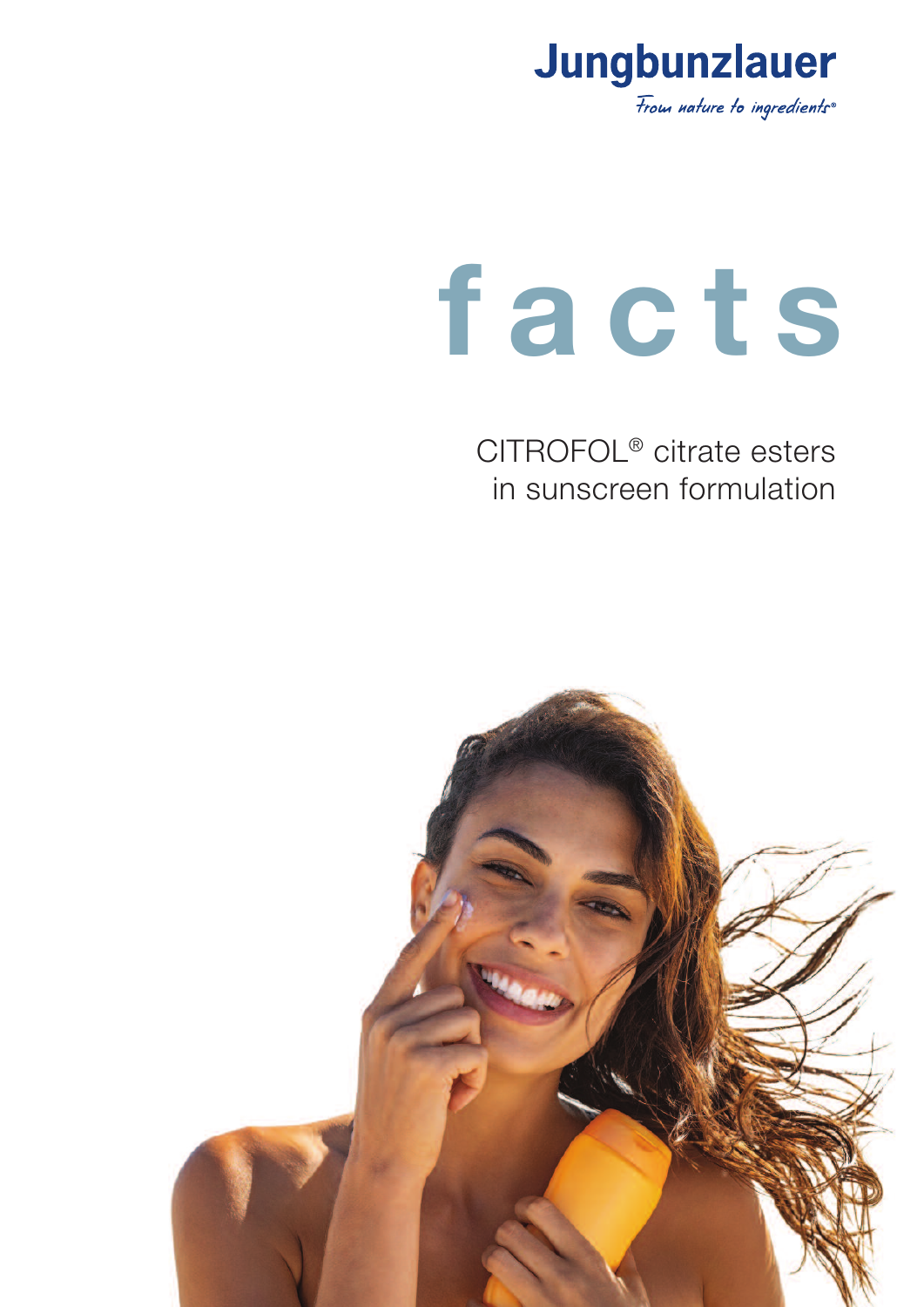## **Introduction**

In sunscreen formulations, several components act synergistically to provide effective protection to the exposed skin. Alongside the UV filters themselves, emollients are particularly relevant to both effectiveness and consumer acceptance of the product. This is due to their influence on the solubility of solid organic UV filters, dispersibility of inorganic UV filters and skin feel of sunscreen products.

With the specific challenges posed by sunscreen formulation in mind, we will take a closer look at the use of citrate esters as emollients in this context. Citrate esters are clear, odourless, oily liquids and have a long history of safe use as emollients in various personal care products. Jungbunzlauer's CITROFOL® citrate esters are obtained by acidic esterification of citric acid, which is produced by fermentation of carbohydrate raw materials like corn. Among Jungbunzlauer's portfolio of citrate esters, Triethyl Citrate (CITROFOL® AI) and Tributyl Citrate (CITROFOL® BI) are the most relevant derivatives for use in sunscreen formulation. Both come with a guaranteed non-GMO status. As shown in table 1, both are regarded as medium spreading emollients, but differ as regards other physico-chemical properties.

### Table 1: Overview of properties of citrate esters.

|                                                        | <b>CITROFOL<sup>®</sup> AI</b> | <b>CITROFOL<sup>®</sup> BI</b> |
|--------------------------------------------------------|--------------------------------|--------------------------------|
| <b>INCI</b>                                            | <b>Triethyl Citrate</b>        | <b>Tributyl Citrate</b>        |
| CAS registry number                                    | 77-93-0                        | $77 - 94 - 1$                  |
| ISO 16128 <sup>a</sup>                                 | $NOI = 1$                      | $NOI = 0.39$                   |
| <b>COSMOS</b>                                          | Yes                            | <b>No</b>                      |
| Interfacial tension [mN/m]b                            | 32.0                           | 28.5                           |
| Spreading value [mm <sup>2</sup> /10 min] <sup>b</sup> | 660                            | 531                            |
| Solubility in water at 25°C [g/100 ml] <sup>b</sup>    | 5.8                            | <i>Insoluble</i>               |
| Viscosity at 20°C [mPas] <sup>b</sup>                  | 37                             | 43                             |

<sup>a</sup>Natural Origin Index; <sup>b</sup>own data

The fundamental parameter for our investigations was the solvent power of Triethyl Citrate and Tributyl Citrate in relation to selected standard organic UV filters. We also assessed the influence of both citrate esters on sun protection factor (SPF) and UVA protection factor (UVA-PF) in vitro. Their sensory profile was evaluated and compared to a benchmark emollient in a sunscreen matrix. The dispersibility of TiO2 and ZnO in Triethyl Citrate was investigated with a specific focus on certified natural formulations. Based on the results, we outline the benefits of using citrate esters as emollients with regard to cost-in-use and formulation flexibility.

### **Formulating sunscreens with organic UV filters**

Emollients function as solubilizers of solid organic UV filters such as the widely used Bis-Ethylhexyloxyphenol Methoxyphenyl Triazine (BEMT), Diethylamino Hydroxybenzoyl Hexyl Benzoate (DHHB) and Ethylhexyl Triazone (EHT), but their solvent power differs significantly for the various UV filters. The choice of emollient and its usage rate therefore correlate directly to maximum applicable UV filter concentration and resulting SPF.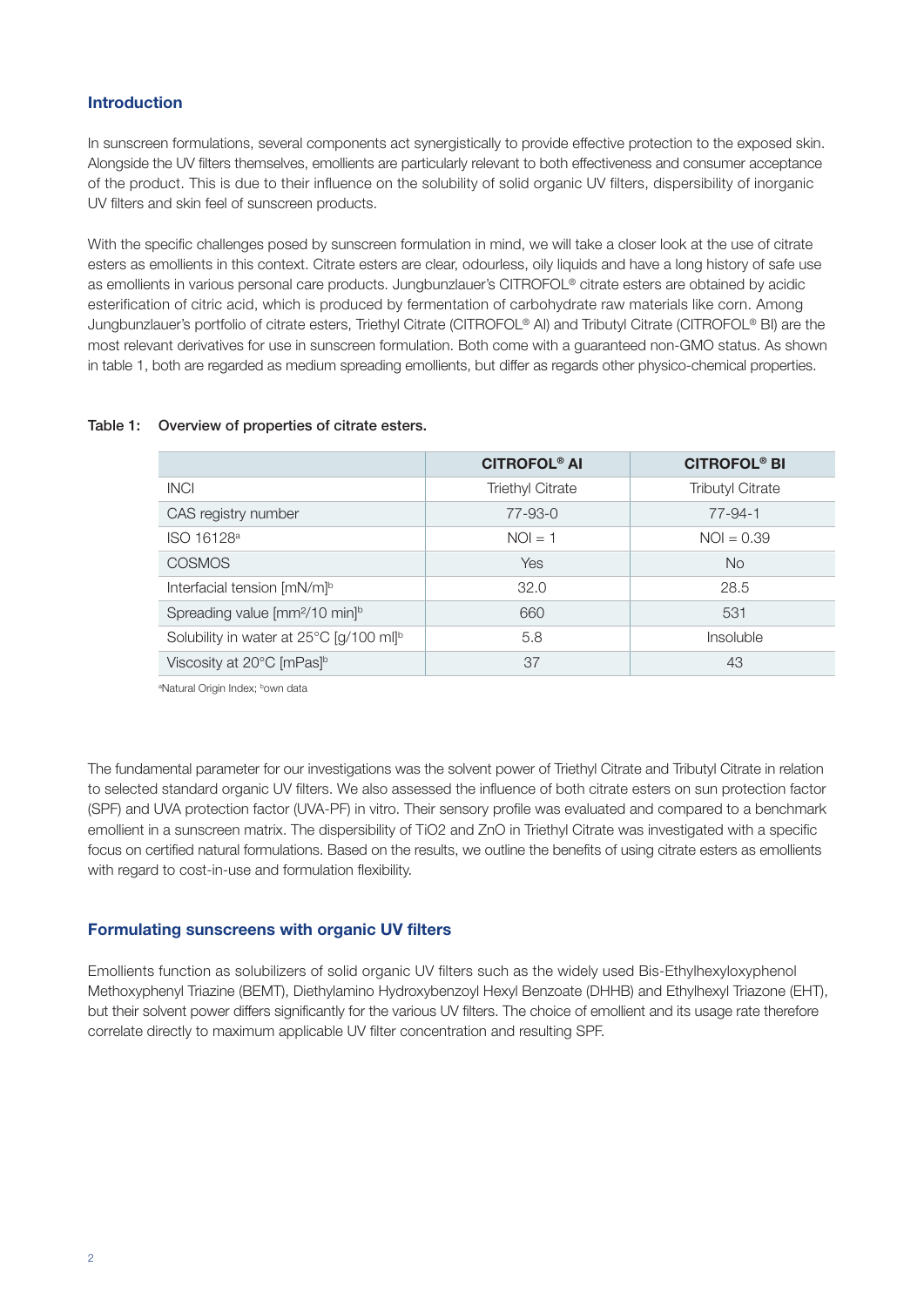In addition to emollients, oily-liquid UV filters such as Ethylhexyl Salicylate (EHS) and Octocrylene are often incorporated into sunscreens to improve solvent power. However, this approach is not always feasible. Restrictions may arise from regulatory constraints. For example, in the EU, EHS is allowed only up to 5% in formulations according to Annex VI of the Regulation (EC) No 1223/2009 on Cosmetic Products. Octocrylene, in contrast, may be incorporated up to 10%, but has come under scrutiny as an endocrine disruptor with potentially negative effects on human health and the environment.<sup>1,2</sup> Furthermore, the absorbance spectrum of the oily-liquid filter with the best solvent power may not be the most suitable fit to provide efficient broad spectrum coverage, resulting in a loss of filter efficiency and increased costs. Last but not least, oily-liquid UV filters do not optimise product haptics. They frequently leave a greasy skin feel, hamper spreadability and absorption and thus limit consumer acceptance.

When using emollients as solvents it is important to consider their potential effect on the SPF. While a potential increase in absorbance can be exploited to improve the performance of sunscreens at the same usage rate of UV filter, resulting in an attractive cost benefit, this must be weighed against any potential reduction in the UV light absorbance. The choice of solvents is therefore influenced by considerations affecting targeted SPF, regulatory and certification aspects, costs and skin feel.

## **Solubility and efficient use of organic UV filters**

Ethylhexyl Triazone (UVINUL® T150 − EHT), Diethylamino Hydroxybenzoyl Hexyl Benzoate (UVINUL® A plus − DHHB) and Bis-Ethylhexyloxyphenol Methoxyphenyl Triazine (Tinosorb® S – BEMT) were selected as representatives of solid organic UV filters. Their solubility at 25°C in Triethyl Citrate and Tributyl Citrate was determined according to the method described by Herzog et al. <sup>3</sup> For *in silico* analysis, examples of UV filter combinations based on two different solvent systems were defined. The solvent systems consisted of a combination of 5% EHS and either 15% Dibutyl Adipate (reference) or 15% Tributyl Citrate. Consequently the maximum usage rate of EHT differed depending on solubility and/or regulatory limits. SPF, SPF rating and filter efficiency (i.e. SPF divided by total filter concentration) were determined *in silico* (http://www.sunscreensimulator.basf.com).

Table 2 gives an overview of the solubility values of BEMT, EHT and DHHB in standard emollients and citrate esters. The table reveals the exceptional solvent power of Tributyl Citrate for EHT of up to 35%. This is more than twice as high as that of Dibutyl Adipate, the standard emollient ranked second in solvent power at 16%. A formulation with Tributyl Citrate thus allows for a higher loading with EHT and thus a higher SPF. Both Tributyl and Triethyl Citrate showed excellent solvent power of 29% for DHHB, which is in line with the solvent power of the widely used emollient Dibutyl Adipate.

|  | Table 2: Maximum solubility of UV filters BEMT, EHT and DHHB in different solvents. |  |  |  |  |
|--|-------------------------------------------------------------------------------------|--|--|--|--|
|--|-------------------------------------------------------------------------------------|--|--|--|--|

| <b>Solvent INCI</b>                 | <b>Solubility BEMT [%]</b> | Solubility EHT [%] | <b>Solubility DHHB [%]</b> |
|-------------------------------------|----------------------------|--------------------|----------------------------|
| Caprylic/Capric Triglyceride        | 5 <sup>a</sup>             | $6^a$              | 14 <sup>a</sup>            |
| <b>Dibutyl Adipate</b>              | 10 <sup>a</sup>            | 16 <sup>a</sup>    | 31 <sup>a</sup>            |
| <b>Tributyl Citrate</b>             | 3 <sup>b</sup>             | 35 <sup>b</sup>    | 29 <sup>b</sup>            |
| <b>Triethyl Citrate</b>             | 1 <sub>b</sub>             | 11 <sup>b</sup>    | 29 <sup>b</sup>            |
| Dicaprylyl Carbonate                | 9 <sup>a</sup>             | $6^a$              | 18 <sup>a</sup>            |
| C12-15 Alkyl Benzoate               | 12 <sup>a</sup>            | 4 <sup>a</sup>     | 22a                        |
| EHS (UV filter, max. usage rate 5%) | 20 <sup>b</sup>            | 4 <sup>b</sup>     | 34 <sup>b</sup>            |

<sup>a</sup>Sohn et al., 2020; <sup>b</sup>own data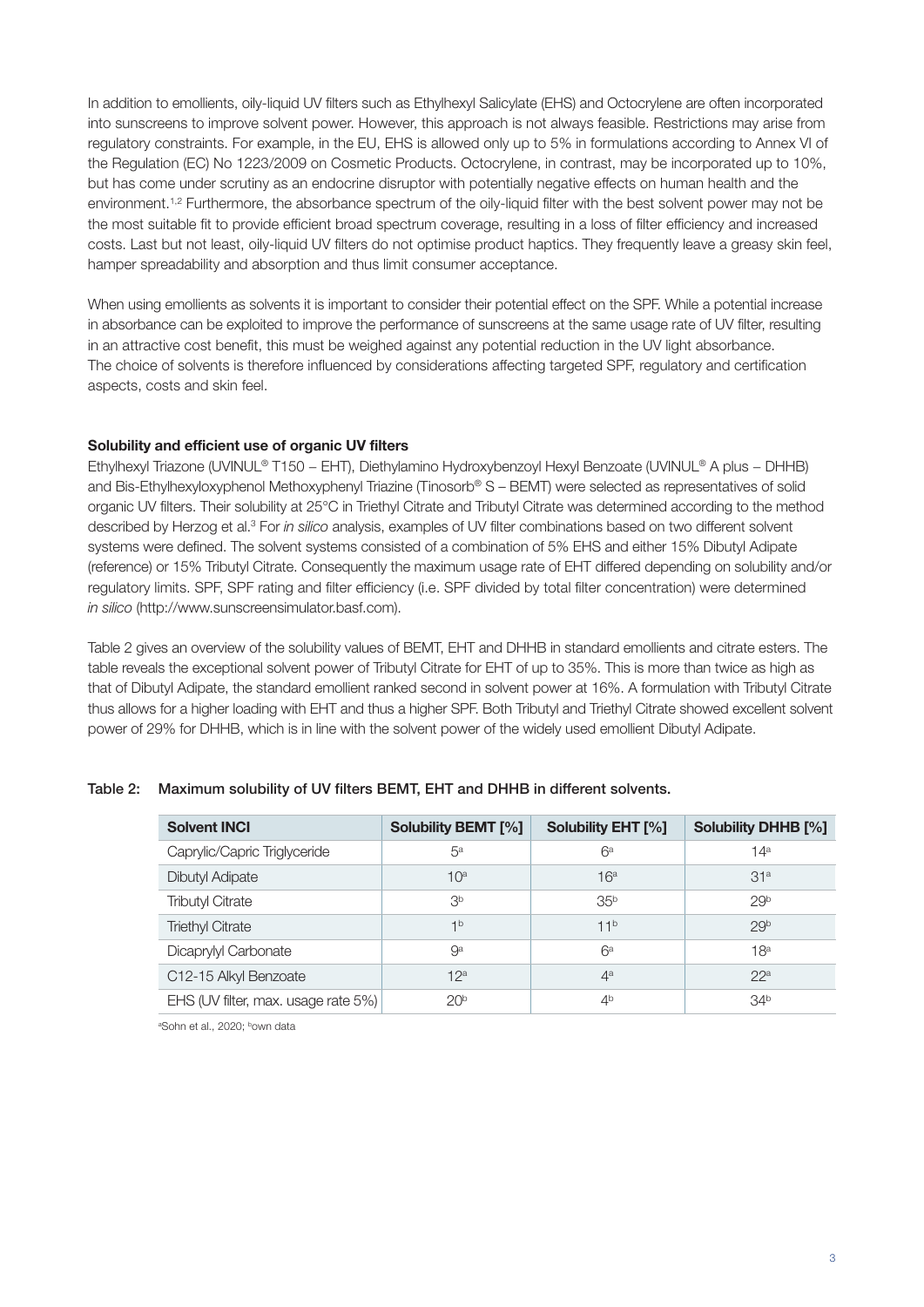The example calculation illustrates that the increased solvent power for EHT positively affects SPF efficiency: table 3 shows the maximum solubility values of BEMT, EHT and DHHB in a formulation with 5% EHS and 15% emollient (benchmark system with Dibutyl Adipate vs. alternative system with Tributyl Citrate). In the benchmark system, the use of EHT is limited to 3% due to solubility. In the alternative system, the use of EHT can be increased to the limit of 5% imposed by regulatory restrictions. The other components of the UV filter combination were kept equal between the two systems. The use of Tributyl Citrate enables a slightly higher amount of EHT, a UVB filter with exceptionally high absorption efficiency, <sup>4</sup> which results in a significant increase in extinction in the UVB range (figure 1). Consequently, the SPF increases from 23.7 to 31.9, leading to an increase in the SPF rating from 20 to 30. The increase in filter efficiency (i.e. SPF/filter concentration) from 1.73 to 2.03 is of direct economic benefit.

Table 3: Maximum solubility and regulatory limit of different UV filters in benchmark system (15% Dibutyl Adipate + 5% EHS) versus alternative system (15% Tributyl Citrate + 5% EHS). Usage rate refers to UV filter combination used to determine performance *in silico*. Solubility was calculated according to the following formula: amount solvent A\* filter solubility in solvent A/(100-filter solubility in solvent A) + amount solvent B<sup>\*</sup> filter solubility in solvent B/(100-filter solubility in solvent B).

| <b>UV filter</b> | <b>Max. solubility</b><br>[%]<br>in benchmark<br>system | <b>Max. solubility</b><br>[%]<br>in alternative<br>system | Max.<br>[%]<br>permitted* | Usage rate<br>[%]<br>in benchmark<br>system | <b>Usage rate</b><br>[%]<br>in alternative<br>system |
|------------------|---------------------------------------------------------|-----------------------------------------------------------|---------------------------|---------------------------------------------|------------------------------------------------------|
| <b>BEMT</b>      | 3.0                                                     | 1.7                                                       | 10.0                      | 1.3                                         | 1.3                                                  |
| <b>EHT</b>       | 3.0                                                     | 8.2                                                       | 5.0                       | 3.0                                         | 5.0                                                  |
| <b>DHHB</b>      | 9.3                                                     | 8.8                                                       | 10.0                      | 5.4                                         | 5.4                                                  |
| <b>EHS</b>       |                                                         |                                                           | 5.0                       | 4.0                                         | 4.0                                                  |

\*according to Annex VI of the Regulation (EC) No 1223/2009 on Cosmetic Products



Figure 1: Comparison of extinction between benchmark system and alternative system. An increased extinction in the UVB range is observed in the alternative system with higher EHT content.

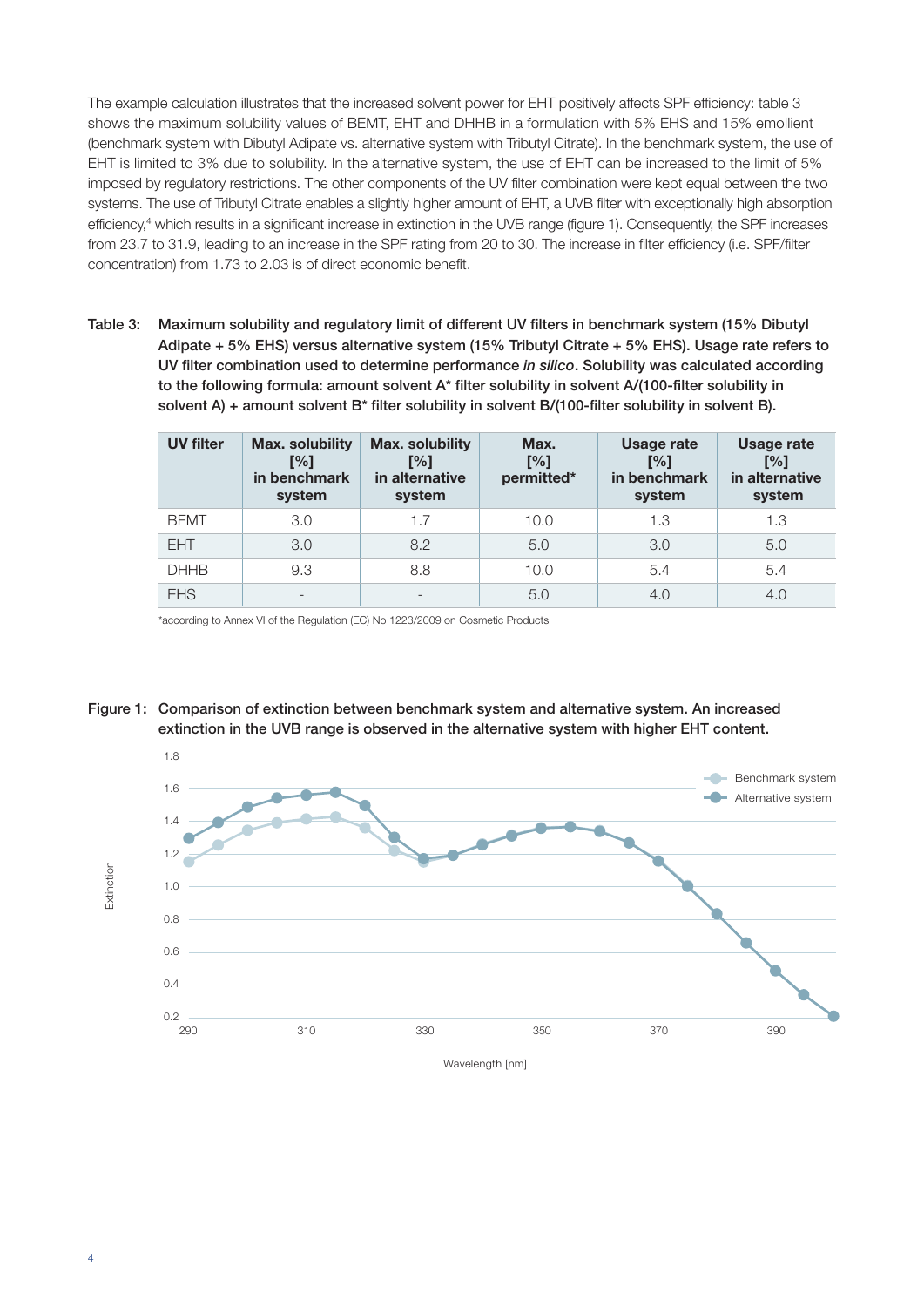In addition, greater solvent power of the emollient gives the formulator flexibility regarding the exact composition of the oil phase to optimise skin feel and product aesthetics. When using Tributyl Citrate, the oil phase can be lowered overall and still offer sufficient solvent power for UV filters, thus achieving a lighter, less greasy skin feel. Furthermore, co-emollients can be chosen based on their sensory properties instead of having to focus on good solvent power.

## **Influence of emollients on SPF and UVA-PF**

Another important aspect is the influence of the solvent matrix on UV absorbance and SPF. This has been described in the scientific literature both for technical solvents<sup>5</sup> and for emollients widely used for sunscreen formulations.<sup>6</sup> It was demonstrated that emollients can shift the wavelength of maximum absorbance ( $\lambda_{\rm max}$ ) and the specific extinction at the maximum absorbance E (1,1) $_{\sf max.}$ <sup>6</sup>

To investigate a possible influence of the emollient on the SPF, three o/w test emulsions with a calculated SPF of 25 and UVA-PF of 16 were prepared (table 4). They differed only in the emollient system. To ensure full solubility of the filter platform, 10% Dibutyl Adipate was used in all test formulations, combined with either 15% C12-15 Alkyl Benzoate (reference), Tributyl Citrate or Triethyl Citrate.

SPF and UVA-PF were determined *in vitro* based on ISO 24443:2012 with slight adaptations. An amount of 27.6 mg of sunscreen formulation was applied to roughened PMMA plates (4.8 cm x 4.8 cm, Type SB 6, Helioscreen, Paris, France). The sunscreen formulation was rubbed with a saturated latex gloved finger so that it was distributed evenly on the PMMA plate. After an equilibration time of 30 minutes, 5 transmittance measurements per plate were performed using a UV Transmittance Analyzer UV 2000S (Labsphere, North Sutton, USA). *In vitro* SPF and UVA-PF before irradiation (UVA-PF0) were calculated from the transmission data. The plates were then irradiated with a dose calculated using the ISO 24443 spreadsheet by means of an Atlas Suntest CPS+ (Atlas MTT, Linsengericht, Germany). Transmission measurements were taken again and post-irradiation UVA-PF calculated. The SPF and UVA-PF values given in figure 2 represent the mean results from three plates (5 measurements per plate).

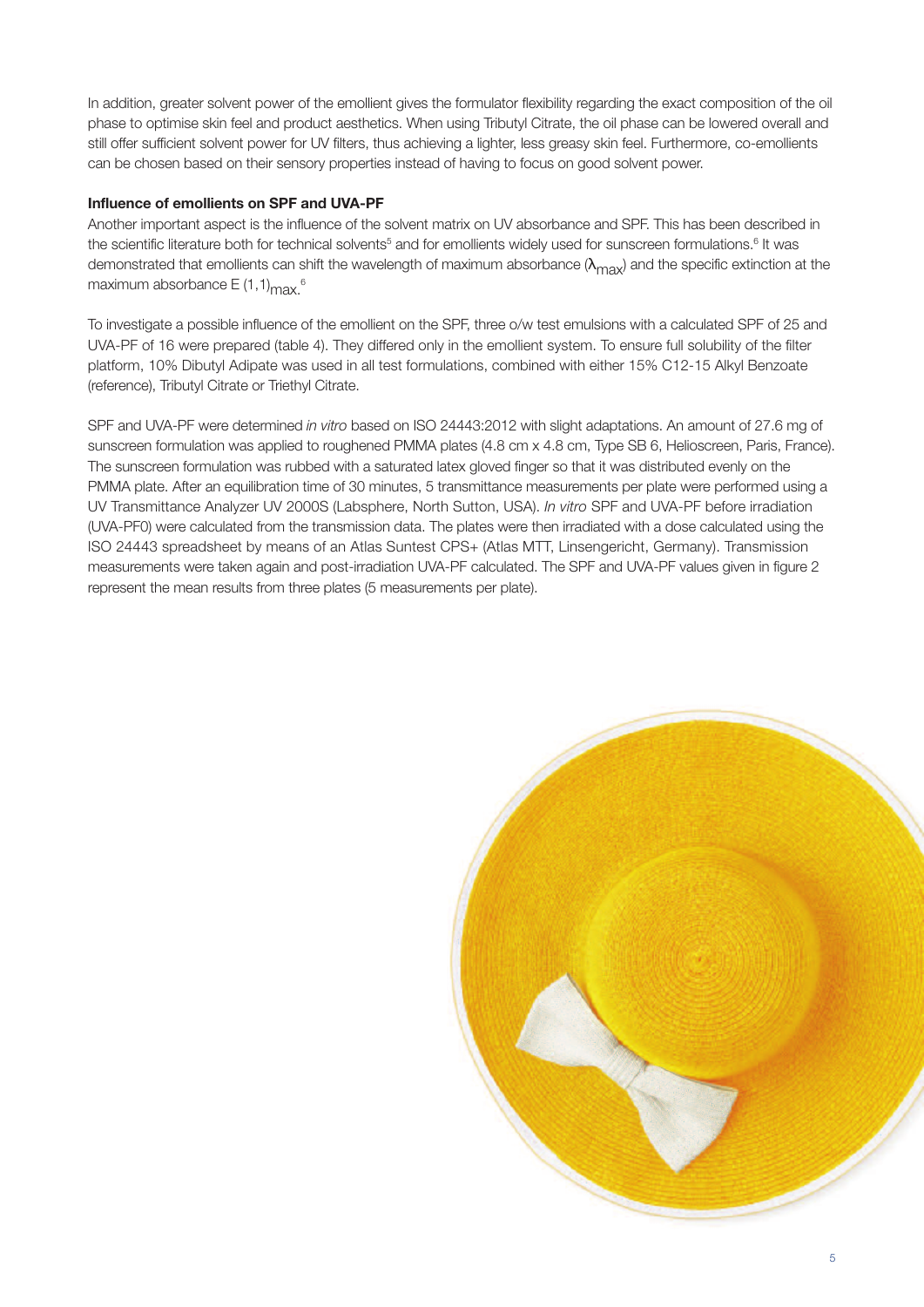| profiling.   |                                                                                                     |                                    |                                                                 |                                                                 |
|--------------|-----------------------------------------------------------------------------------------------------|------------------------------------|-----------------------------------------------------------------|-----------------------------------------------------------------|
| <b>Phase</b> | <b>INCI/Name</b>                                                                                    | <b>Reference</b><br>formula<br>[%] | <b>Formula with</b><br><b>Triethyl</b><br><b>Citrate</b><br>[%] | <b>Formula with</b><br><b>Tributyl</b><br><b>Citrate</b><br>[%] |
|              | Aqua                                                                                                | q.s. to 100                        | q.s. to 100                                                     | q.s. to 100                                                     |
| A            | Glycerine                                                                                           | 3.0                                | 3.0                                                             | 3.0                                                             |
|              | Sodium Gluconate                                                                                    | 0.2                                | 0.2                                                             | 0.2                                                             |
|              | Xanthan Gum                                                                                         | 0.4                                | 0.4                                                             | 0.4                                                             |
|              | Cetyl Alcohol, Glyceryl Stearate,<br>PEG-75 Stearate, Ceteth-20,<br>Steareth-20 (Emulium® Delta MB) | 4.0                                | 4.0                                                             | 4.0                                                             |
|              | Dibutyl Adipate (Cetiol® B)                                                                         | 10.0                               | 10.0                                                            | 10.0                                                            |
|              | C12-15 Alkyl Benzoate (Cetiol® AB)                                                                  | 15.0                               |                                                                 |                                                                 |
|              | Triethyl Citrate (CITROFOL <sup>®</sup> Al)                                                         |                                    | 15.0                                                            |                                                                 |
| B            | Tributyl Citrate (CITROFOL <sup>®</sup> BI)                                                         |                                    |                                                                 | 15.0                                                            |
|              | Diethylamino Hydroxybenzoyl Hexyl<br>Benzoate (Uvinul <sup>®</sup> A Plus)                          | 6.0                                | 6.0                                                             | 6.0                                                             |
|              | Ethylhexyl Triazone (Uvinul® T 150)                                                                 | 2.5                                | 2.5                                                             | 2.5                                                             |
|              | Bis-Ethylhexyloxyphenol Methoxyphenyl<br>Triazine (Tinosorb <sup>®</sup> S)                         | 2.0                                | 2.0                                                             | 2.0                                                             |
|              | Ethylhexyl Salicylate (Eusolex <sup>®</sup> OS)                                                     | 5.0                                | 5.0                                                             | 5.0                                                             |

Table 4: Composition of test formulations used for SPF and UVA-PF *in vitro* determination and sensory profiling.

Analysing the test emulsions, all of the combinations achieved an SPF of ≥ 25 (figure 2). No negative deviation from the previously calculated SPF was observed when formulating with citrate esters. Looking at the UVA-PF, only the formulation with C12-15 Alkyl Benzoate showed a slightly negative deviation from the calculated value of 16.1. The formulation with Tributyl Citrate matches the calculated UVA-PF exactly. Interestingly, when using Triethyl Citrate, an increase in UVA-PF by almost 40% compared to the calculated value was obtained. This may be explained by a higher polarity of Triethyl Citrate compared to C12-15 Alkyl Benzoate. The use of emollients with higher polarity has previously been described as resulting in higher UVA protection. 6

**C** Preservative q.s. q.s. q.s.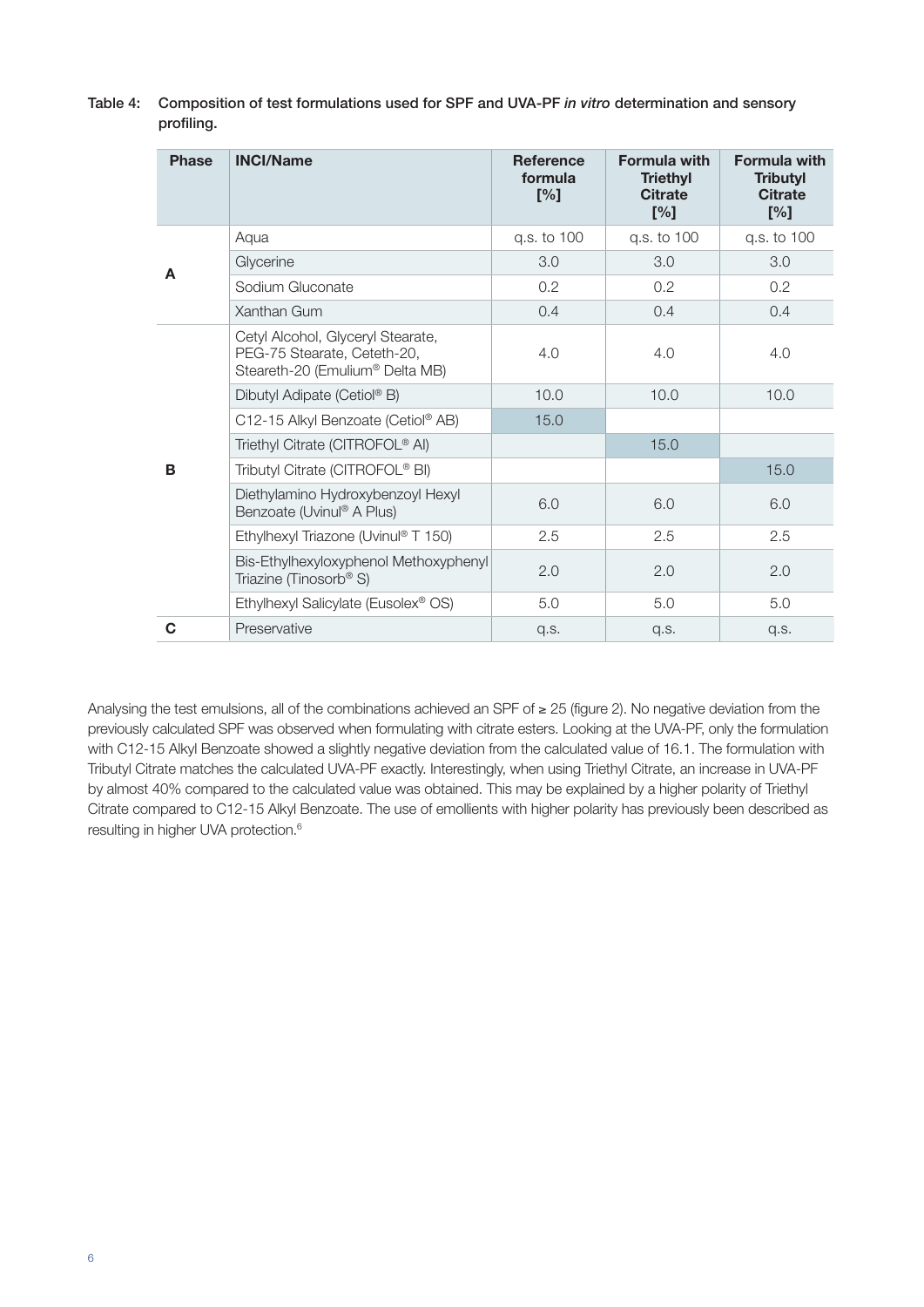

### Figure 2: SPF and UVA-PF determined *in vitro* in different test formulations.



# **Sensory profiling of sunscreen with organic UV filters**

To evaluate the sensory performance of Tributyl Citrate and Triethyl Citrate compared to C12-15 Alkyl Benzoate as a reference, the test formulations as described in table 4 were presented to a sensory panel trained for personal care leave-on products. The samples were anonymised and evaluated by the panel in two replicate sessions under standardised conditions (sensory booths, 20.6–21.5°C, 51–52% relative humidity). Descriptive profiling was based on a method adapted from ASTM Standards E 1490-92.<sup>7,8</sup> Data collection and analysis was performed using FIZZ Network/SENPAQ software. The samples were ranked on a scale from 0 (attribute not pronounced) to 100 (attribute strongly pronounced).

The detailed sensory profiling of citrate esters in the test emulsions showed that Tributyl Citrate was rated similar to C12-15 Alkyl Benzoate, whereas Triethyl Citrate actually outperformed it in a range of attributes (figure 3). Based on these data, Tributyl Citrate can be regarded as an economic 1:1 replacement for C12-15 Alkyl Benzoate. The formulation with Triethyl Citrate came with further sensory benefits, including reduced peaking, better gliding effect, lighter consistency, better spreadability and a smoother after feel. Tributyl and Triethyl Citrate fell behind slightly in only one attribute, which was related to residues in after feel. Overall, these results highlight the potential of both types of citrate ester to improve product functionality and aesthetics simultaneously.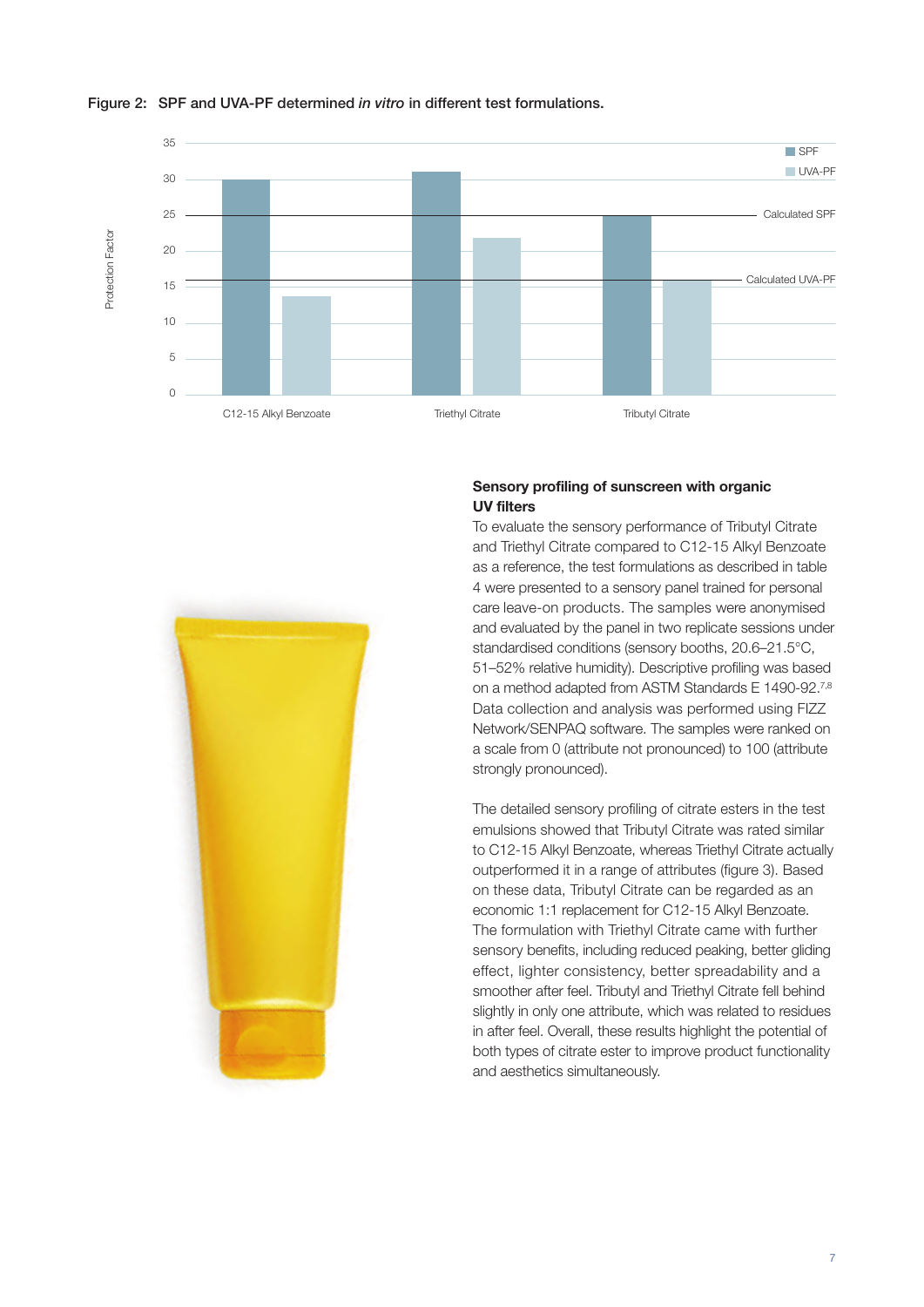Figure 3: Sensory profiling of test formulations with different emollients (Tributyl Citrate vs. Triethyl Citrate vs. C12-15 Alkyl Benzoate). Values are means of n = 8 panelists. Asterices denote attributes which were evaluated as differing significantly between test formulations.



# **Formulating with inorganic UV filters for certified-natural sunscreens**

In view of rising concerns regarding the environmental and health safety profiles of many organic UV filters, the demand for products containing exclusively inorganic UV filters is increasing. This is caused by a stricter regulatory framework especially in the US, where the FDA lists only the inorganic filters titanium dioxide (TiO<sub>2</sub>) and zinc oxide (ZnO) as GRASE (generally recognised as safe and effective) for use in over-the-counter sun protection products. <sup>9</sup> Moreover, consumers increasingly prefer natural sun protection products. To date, TiO<sub>2</sub> and ZnO are the only UV filters which are COSMOS approved by Ecocert for use in COSMOS-certified natural cosmetic products. Although inorganic UV filters do not require the presence of specific solvents, the choice of emollients does have a profound influence on dispersion stability. For the formulation to be considered natural, the emollient itself must, of course, satisfy the relevant criteria.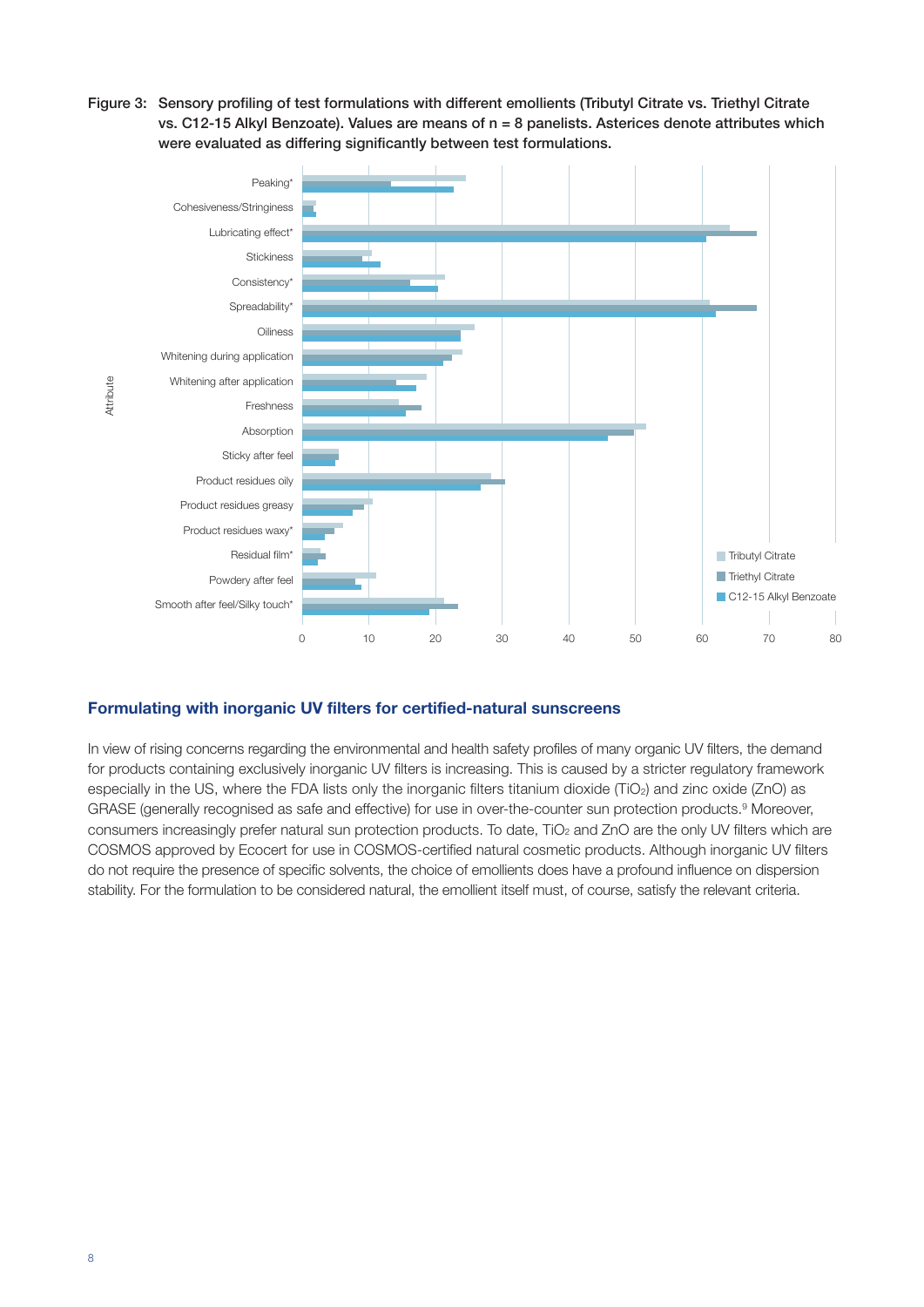## **Dispersion of inorganic UV filters**

When preparing dispersions of inorganic, particulate UV filters in emollients, the physico-chemical characteristics of each phase play an important role in product appearance, stability and performance. Generally, molecular weight, structure and especially polarity of an emollient influence the dispersion. For example, in the case of uncoated ZnO higher emollient polarity promotes better dispersion. 10

Focusing on UV filters suitable for natural formulations, two grades of uncoated ZnO (Z-COTE® and COSMOS-approved ZinClear ® XP) and one COSMOS-approved TiO2 (Eusolex® T-S) were investigated for their dispersibility in COSMOSapproved emollients. Coco-Caprylate/Caprate and Caprylic/Capric Triglyceride served as benchmarks for comparison with Triethyl Citrate. The particulate filters were dispersed in the emollient at a ratio of 1:9 using an ULTRA-TURRAX® homogeniser at a high shear rate (13,000 rpm) for 5 min. The dispersion was monitored by microscopy.

The microscopic evaluation of uncoated ZnO revealed profound differences between the tested emollients (figure 4). Triethyl Citrate proved to be a suitable matrix in which to uniformly disperse both ZnO products, resulting in images showing an adequate dispersion as described in the literature. <sup>11</sup> The use of Coco-Caprylate/Caprate and Caprylic/Capric Triglyceride led to the formation of particle aggregates depending on ZnO types.

Certain surface modifications, such as the vegetable-derived surface coating on the tested filter, are permitted for TiO2 even in certified natural products. Triethyl Citrate provided the most uniform dispersion for TiO<sub>2</sub> among the tested emollients, with no particle aggregation.

These results provided proof of principle of the applicability of Triethyl Citrate in achieving uniform dispersions of commercially available test material.



## Figure 4: Dispersibility of inorganic UV filters in different emollients. Scale bars denote 100 µm.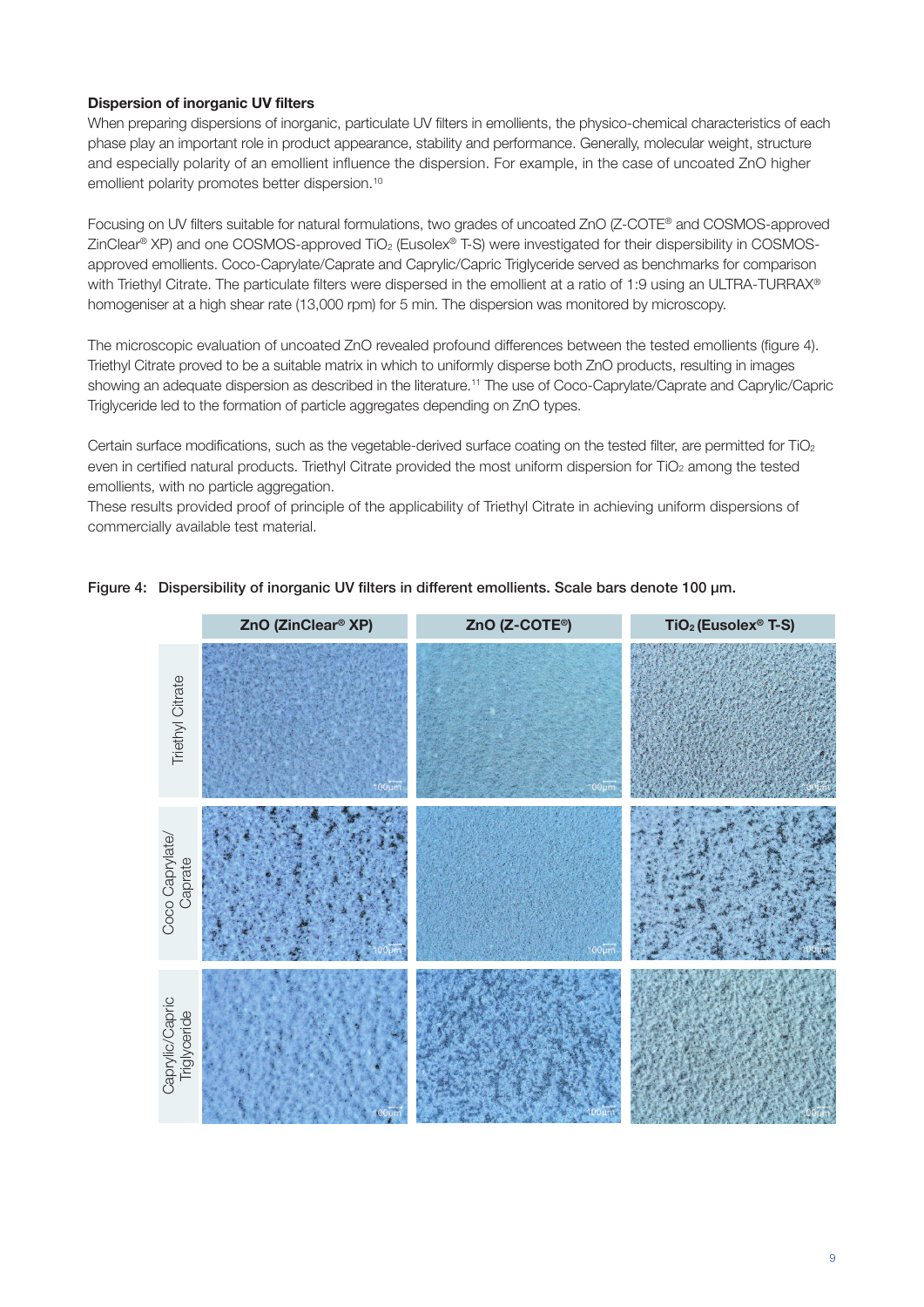## **Sensory profiling of formulation with inorganic filters**

Particle dispersion is also reflected in distributability on the skin, which is an important requirement for effective protection from sun. Furthermore, emollients influence attributes related to pick up of the product, rub out and after feel on the skin, and thus consumer acceptance. To evaluate the applicability of Triethyl Citrate, a full formulation comprising only inorganic UV filters with a calculated SPF of 30 and a UVA-PF > 10 was prepared as shown in table 5. The sensory attributes of this formulation were compared with those of two commercially available, certified natural benchmark formulations with SPF 30 and UVA protection claims. This was done by presenting the anonymised formulations to a trained sensory panel consisting of 10 panellists. The samples were ranked on a scale from 0 (attribute not pronounced) to 10 (attribute strongly pronounced).

| <b>Phase</b> | <b>INCI/Name</b>                                                                                  | Amount [%]  |
|--------------|---------------------------------------------------------------------------------------------------|-------------|
|              | Agua                                                                                              | g.s. to 100 |
| A            | Glycerine                                                                                         | 3.0         |
|              | Sodium Gluconate                                                                                  | 0.2         |
|              | Xanthan Gum                                                                                       | 0.4         |
| в            | Zinc Oxide $(Z$ -Cote <sup>®</sup> )                                                              | 13.1        |
| ဂ            | Cetyl Alcohol, Glyceryl Stearate, PEG-75 Stearate, Ceteth-20,<br>Steareth -20 (Emulium® Delta MB) | 4.0         |
|              | Triethyl Citrate (CITROFOL <sup>®</sup> AI)                                                       | 20.0        |
| D            | Titanium Dioxide (Eusolex <sup>®</sup> T-S)                                                       | 9.0         |
|              | Preservative                                                                                      | q.s.        |

|  |  | Table 5: Composition of example sunscreen formulation with inorganic filters and Triethyl Citrate. |
|--|--|----------------------------------------------------------------------------------------------------|
|  |  |                                                                                                    |

In the sensory profiling, the sunscreen formulation with inorganic UV filters and Triethyl Citrate showed beneficial characteristics compared to benchmarks from the market. Specifically, consistency was lighter and gliding effect and distributability were more pronounced while at the same time the skin feel conferred was less greasy/oily. This resulted in faster absorption and less film residues after product application. Triethyl Citrate is therefore a promising ingredient for formulations of certified-natural sunscreen products.

# Figure 5: Sensory profiling of sunscreen with Triethyl Citrate compared to commercially available natural-certified benchmarks. Values are means of  $n = 10$ .

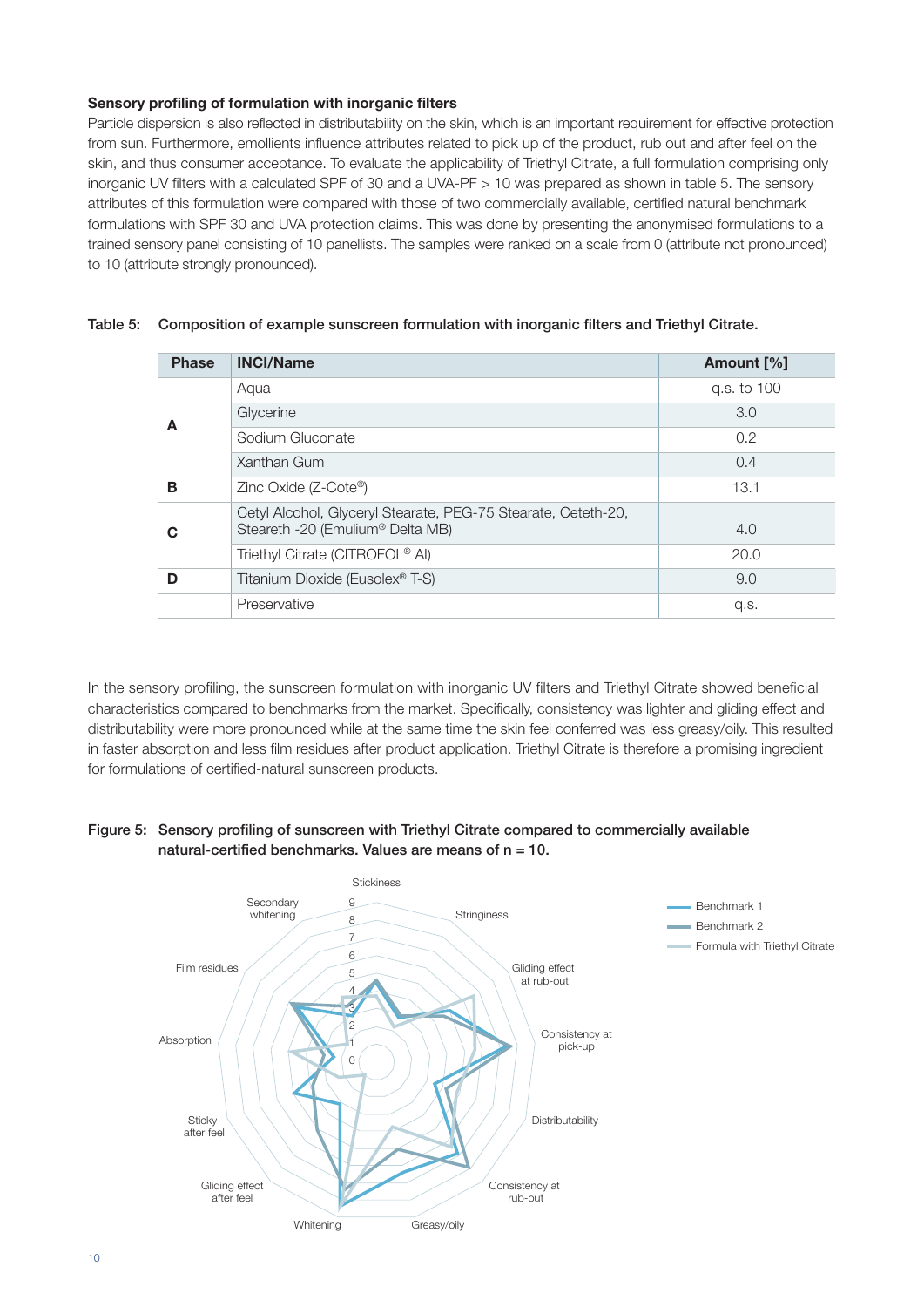### **Conclusion**

The emollients Triethyl Citrate and Tributyl Citrate showcase remarkable advantages for sunscreen formulations. The excellent solvent power of Tributyl Citrate enables cost-efficient, high-SPF formulation with extraordinary flexibility regarding co-emollients, especially when relying on EHT as an organic UV filter. Triethyl Citrate is a COSMOSapproved alternative emollient distinguished by a pleasant sensory profile in both formulations based on organic UV filters and those with inorganic UV filters. In addition, it can potentially boost UVA-PF and thus crucially contribute to product labelling with a UVA claim. Both citrate esters represent outstanding value in the formulator's palette of emollients for use in sunscreens, optimising performance, costs and consumer experience.

### **References**

- [1] Berardesca, E.; Zuberbier, T.; Sanchez Viera, M.; Marinovich M. Review of the safety of octocrylene used as an ultraviolet filter in cosmetics. Eur Acad Dermatol Venereol. 2019;33(Suppl. 7):25–33.
- [2] Oral, D.; Yirun, A.; Erkekoglu, P. Safety Concerns of Organic Ultraviolet Filters: Special Focus on Endocrine-Disrupting Properties. J Environ Pathol Toxicol Oncol. 2020;39(3).
- [3] Herzog, B.; Giesinger, J.; Schnyder M. Solubility of UV Absorbers for Sunscreens is Essential for the Creation of Light Feel Formulations. SOFW Journal. 2013;139(7):7–14.
- [4] Sohn, M.; Krus, S.; Schnyder, M.; Acker, S.; Petersen, M.; Pawlowski, S. et al. How to Overcome the New Challenges in Sun Care. SOFW Journal. 2020;146(7+8/20):2–10.
- [5] Beyere, L.; Yarasi, S.; Loppnow, G. R. Solvent effects on sunscreen active ingredients using Raman spectroscopy. J Raman Spectrosc. 2003;34(10):743–50.
- [6] Sohn, M.; Amorós-Galicia, L.; Krus, S.; Martin, K.; Herzog B. Effect of emollients on UV filter absorbance and sunscreen efficiency. J Photochem Photobiol B Biol. 2020;205(2020):111818.
- [7] Huber, P. Anwendungsgebiete der Sensorik (V); Körperpflege und Kosmetika (chapter 2.3) : kosmetische Produkte. In: Busch-Stockfisch, M. (ed.). Praxishandbuch Sensorik : in der Produktentwicklung und Qualitätssicherung. Behr, Hamburg (2015), 1–28.
- [8] Huber, P. "Sense and sensibility" in der Kosmetik: die vielen Unbekannten sensorischer Testungen. In: Fischer, R. (ed.). Kosmetikjahrbuch 2008: Sensorik − Wirkung mit Gefühl. Verlag für chemische Industrie, Thannhausen (2008).
- [9] US Food and Drug Administration. Sunscreen drug products for over-the-counter human use: proposed rule. Federal Register 2019 p. 6204–75. Available from: https://www.federalregister.gov/documents/2019/02/26/2019-03019/sunscreen-drug- products-for-over-the-counter-human-use
- [10] Szabados, Z.; Aikens, P. Zinc oxide − an effective and versatile broad spectrum UV absorber for sunscreens and daily wear products. Euro Cosmetics. 2014;5:25–29
- [11] Gripp, A.; Paraszczuk, N.; Brito, J. Best practices for formulating sunscreen with ZnO. Happi. 2020. Available from: https://www.happi.com/issues/2020- 06-01/view\_features/best-practices-for-formulating-sunscreen-with-zno/